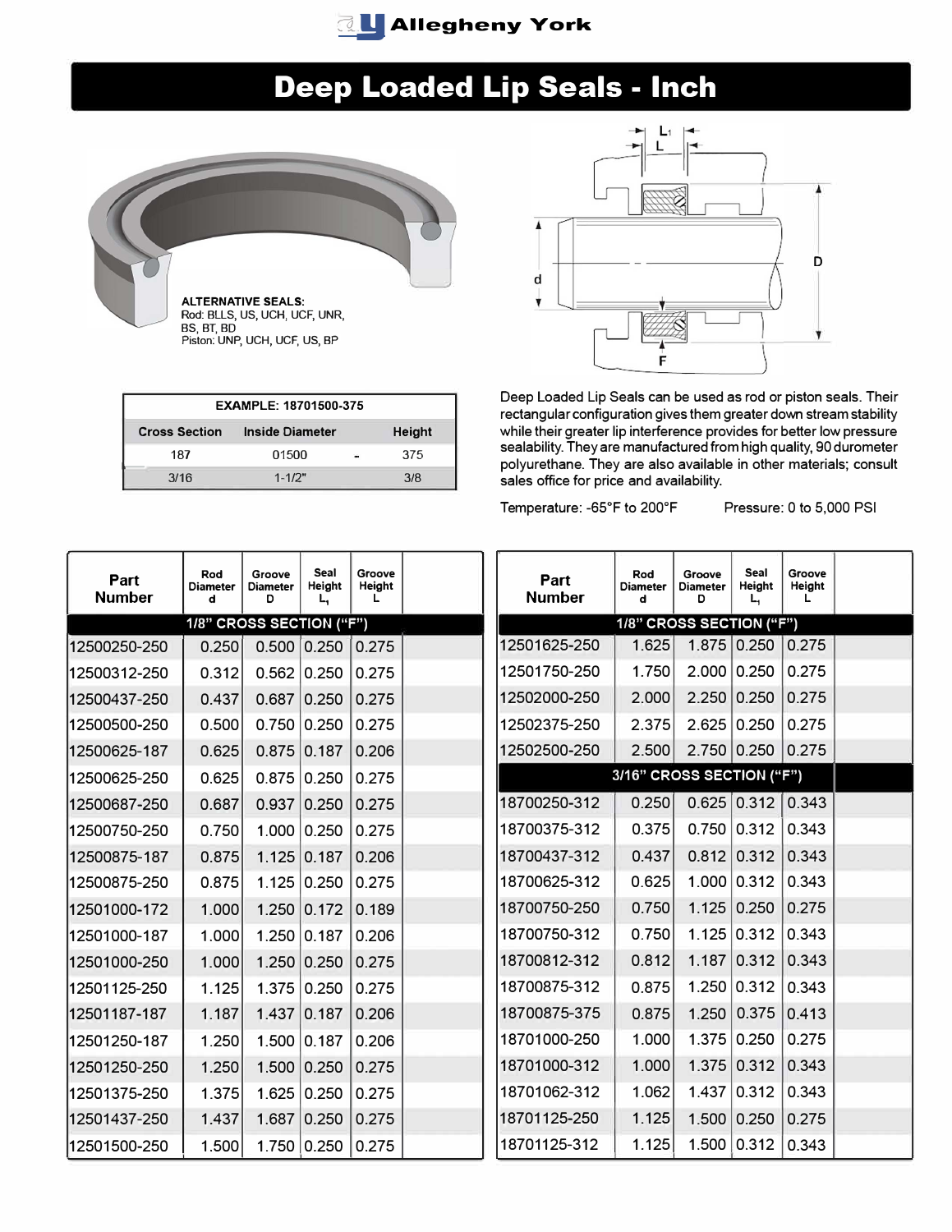

| Part<br><b>Number</b> | Rod<br><b>Diameter</b><br>d | Groove<br>Diameter<br>D | Seal<br>Height<br>L, | Groove<br>Height<br>L | Part<br><b>Number</b> | Rod<br><b>Diameter</b><br>d | Groove<br><b>Diameter</b><br>D | Seal<br>Height<br>L,  | Groove<br>Height<br>L. |  |
|-----------------------|-----------------------------|-------------------------|----------------------|-----------------------|-----------------------|-----------------------------|--------------------------------|-----------------------|------------------------|--|
|                       | 3/16" CROSS SECTION ("F")   |                         |                      |                       |                       | 3/16" CROSS SECTION ("F")   |                                |                       |                        |  |
| 18701250-312          | 1.250                       |                         | 1.625 0.312 0.343    |                       | 18704000-375          | 4.000                       |                                | 4.375 0.375 0.413     |                        |  |
| 18701375-312          | 1.375                       |                         | 1.750 0.312          | 0.343                 | 18704250-312          | 4.250                       |                                | 4.625 0.312           | 0.343                  |  |
| 18701375-375          | 1.375                       |                         | 1.750 0.375          | 0.413                 | 18704250-375          | 4.250                       |                                | 4.625 0.375           | 0.413                  |  |
| 18701500-281          | 1.500                       | 1.875 0.281             |                      | 0.309                 | 18704375-375          | 4.375                       |                                | 4.750 0.375           | 0.413                  |  |
| 18701500-375          | 1.500                       |                         | 1.875 0.375          | 0.413                 | 18704500-375          | 4.500                       |                                | 4.875 0.375           | 0.413                  |  |
| 18701625-250          | 1.625                       | $2.000$ 0.250           |                      | 0.275                 | 18704625-312          | 4.625                       |                                | 5.000   0.312         | 0.343                  |  |
| 18701625-312          | 1.625                       | 2.000 0.312             |                      | 0.343                 | 18704625-375          | 4.625                       |                                | 5.000 0.375           | 0.413                  |  |
| 18701625-375          | 1.625                       | 2.000 0.375             |                      | 0.413                 | 18705000-375          | 5.000                       |                                | $5.375$ 0.375 0.413   |                        |  |
| 18701687-375          | 1.687                       | 2.062 0.375             |                      | 0.413                 |                       | 1/4" CROSS SECTION ("F")    |                                |                       |                        |  |
| 18701750-250          | 1.750                       | $2.125$ 0.250           |                      | 0.275                 | 25000437-375          | 7/16                        |                                | $0.937$ 0.375 0.413   |                        |  |
| 18701750-375          | 1.750                       | 2.125 0.375             |                      | 0.413                 | 25000500-375          | 1/2                         |                                | 1.000 0.375           | 0.413                  |  |
| 18701875-375          | 1.875                       | $2.250$ 0.375           |                      | 0.413                 | 25000625-375          | 5/8                         |                                | $1.125 \mid 0.375$    | 0.413                  |  |
| 18701937-375          | 1.937                       | 2.312 0.375             |                      | 0.413                 | 25000750-375          | 3/4                         |                                | 1.250 0.375           | 0.413                  |  |
| 18702000-270          | 2.000                       | 2.375 0.270             |                      | 0.297                 | 25000875-375          | 7/8                         |                                | 1.375 0.375           | 0.413                  |  |
| 18702000-375          | 2.000                       | 2.375 0.375             |                      | 0.413                 | 25001000-375          | 1.000                       |                                | 1.500 0.375           | 0.413                  |  |
| 18702125-250          | 2.125                       | 2.500 0.250             |                      | 0.275                 | 25001125-375          | 1.125                       |                                | 1.625 0.375           | 0.413                  |  |
| 18702125-375          | 2.125                       | 2.500 0.375             |                      | 0.413                 | 25001250-375          | 1.250                       |                                | 1.750 0.375           | 0.413                  |  |
| 18702187-375          | 2.187                       | $2.562$ 0.375           |                      | 0.413                 | 25001375-375          | 1.375                       |                                | 1.875 0.375           | 0.413                  |  |
| 18702250-312          | 2.250                       | 2.625 0.312             |                      | 0.343                 | 25001500-203          | 1.500                       |                                | 2.000   0.203         | 0.223                  |  |
| 18702250-375          | 2.250                       |                         | 2.625 0.375 0.413    |                       | 25001500-312          | 1.500                       |                                | $2.000$ 0.312         | 0.343                  |  |
| 18702375-375          | 2.375                       | 2.750 0.375             |                      | 0.413                 | 25001500-375          | 1.500                       |                                | 2.000 0.375           | 0.413                  |  |
| 18702500-375          | 2.500                       | 2.875 0.375             |                      | 0.413                 | 25001750-375          | 1.750                       |                                | 2.250   0.375         | 0.413                  |  |
| 18702625-312          | 2.625                       |                         | 3.000 0.312 0.343    |                       | 25002000-375          | 2.000                       |                                | 2.500   0.375         | 0.413                  |  |
| 18702625-375          | 2.625                       |                         | 3.000 0.375 0.413    |                       | 25002125-375          | 2.125                       |                                | 2.625   0.375   0.413 |                        |  |
| 18702750-375          | 2.750                       |                         | $3.125$ 0.375 0.413  |                       | 25002250-375          | 2.250                       |                                | $2.750$ 0.375 0.413   |                        |  |
| 18702875-375          | 2.875                       |                         | 3.250 0.375 0.413    |                       | 25002250-562          | 2.250                       |                                | 2.750 0.562           | 0.618                  |  |
| 18703000-375          | 3.000                       |                         | 3.375 0.375 0.413    |                       | 25002375-375          | 2.375                       |                                | 2.875 0.375           | 0.413                  |  |
| 18703125-375          | 3.125                       |                         | 3.500 0.375 0.413    |                       | 25002500-312          | 2.500                       |                                | $3.000$ 0.312         | 0.343                  |  |
| 18703187-375          | 3.187                       |                         | 3.562 0.375 0.413    |                       | 25002500-375          | 2.500                       |                                | 3.000   0.375         | 0.413                  |  |
| 18703250-312          | 3.250                       |                         | $3.625$ 0.312 0.343  |                       | 25002625-375          | 2.625                       |                                | 3.125   0.375         | 0.413                  |  |
| 18703250-375          | 3.250                       |                         | 3.625 0.375 0.413    |                       | 25002750-375          | 2.750                       |                                | 3.250   0.375         | 0.413                  |  |
| 18703375-375          | 3.375                       |                         | 3.750 0.375 0.413    |                       | 25003000-203          | 3.000                       |                                | $3.500$ 0.203         | 0.223                  |  |
| 18703500-375          | 3.500                       |                         | 3.875 0.375 0.413    |                       | 25003000-375          | 3.000                       |                                | 3.500   0.375         | 0.413                  |  |
| 18703625-312          | 3.625                       |                         | 4.000 0.312 0.343    |                       | 25003000-562          | 3.000                       |                                | 3.500 0.562           | 0.618                  |  |
| 18703625-375          | 3.625                       |                         | 4.000 0.375 0.413    |                       | 25003125-375          | 3.125                       |                                | 3.625   0.375         | 0.413                  |  |
| 18703750-375          | 3.750                       |                         | 4.125 0.375 0.413    |                       | 25003250-375          | 3.250                       |                                |                       | 3.750 0.375 0.413      |  |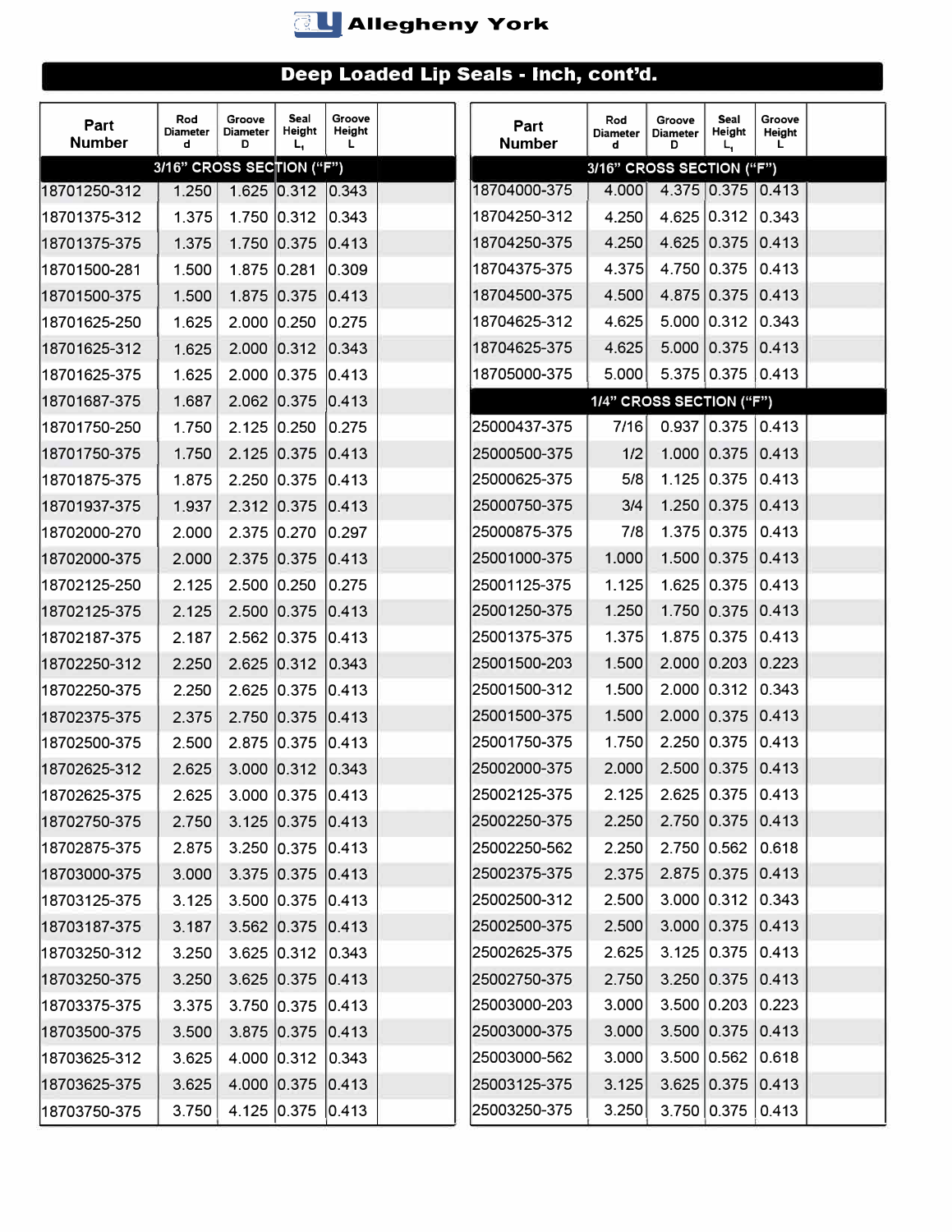

| Part<br><b>Number</b> | Rod<br><b>Diameter</b><br>d | Groove<br>Diameter<br>D  | Seal<br><b>Height</b><br>L, | Groove<br><b>Height</b><br>L | Part<br><b>Number</b> | Rod<br><b>Diameter</b><br>d | Groove<br><b>Diameter</b><br>D | Seal<br>Height<br>L,  | Groove<br>Height<br>L |  |
|-----------------------|-----------------------------|--------------------------|-----------------------------|------------------------------|-----------------------|-----------------------------|--------------------------------|-----------------------|-----------------------|--|
|                       |                             | 1/4" CROSS SECTION ("F") |                             |                              |                       | 1/4" CROSS SECTION ("F")    |                                |                       |                       |  |
| 25003375-375          | 3.375                       |                          | 3.875 0.375                 | 0.413                        | 25007500-562          | 7.500                       |                                | 8.000 0.562           | 0.618                 |  |
| 25003500-203          | 3.500                       |                          | 4.000   0.203               | 0.223                        | 25007750-375          | 7.750                       |                                | 8.250   0.375         | 0.413                 |  |
| 25003500-312          | 3.500                       |                          | 4.000 0.312                 | 0.343                        | 25008500-562          | 8.500                       |                                | 9.000   0.562         | 0.618                 |  |
| 25003500-375          | 3.500                       |                          | 4.000   0.375               | 0.413                        | 25009500-375          |                             | $9.500$ 10.000 0.375           |                       | 0.413                 |  |
| 25003500-500          | 3.500                       |                          | 4.000   0.500               | 0.550                        | 25009500-562          |                             | $9.500$ 10.000 0.562           |                       | 0.618                 |  |
| 25003625-375          | 3.625                       |                          | 4.125 0.375                 | 0.413                        | 25010500-500          |                             | 10.500 11.000 0.500            |                       | 0.550                 |  |
| 25003750-375          | 3.750                       |                          | 4.250 0.375                 | 0.413                        | 25014000-375          |                             | 14.000 14.500 0.375            |                       | 0.413                 |  |
| 25003875-375          | 3.875                       |                          | 4.375 0.375                 | 0.413                        | 25014500-375          |                             | 14.500 15.000 0.375            |                       | 0.413                 |  |
| 25004000-375          | 4.000                       |                          | 4.500 0.375                 | 0.413                        |                       | 9/32" CROSS SECTION ("F")   |                                |                       |                       |  |
| 25004000-562          | 4.000                       |                          | 4.500   0.562               | 0.618                        | 28103687-375          | 3.687                       |                                | 4.250 0.375 0.413     |                       |  |
| 25004125-375          | 4.125                       |                          | 4.625 0.375                 | 0.413                        |                       | 5/16" CROSS SECTION ("F")   |                                |                       |                       |  |
| 25004250-375          | 4.250                       |                          | 4.750 0.375                 | 0.413                        | 31201000-500          | 1.000                       |                                | 1.625   0.500         | 0.550                 |  |
| 25004250-562          | 4.250                       |                          | 4.750 0.562                 | 0.618                        | 31201125-500          | 1.125                       |                                | 1.750   0.500         | 0.550                 |  |
| 25004375-562          | 4.375                       |                          | 4.875 0.562                 | 0.618                        | 31201250-500          | 1.250                       |                                | 1.875 0.500           | 0.550                 |  |
| 25004500-203          | 4.500                       |                          | 5.000   0.203               | 0.223                        | 31201375-500          | 1.375                       |                                | 2.000   0.500         | 0.550                 |  |
| 25004500-312          | 4.500                       |                          | 5.000   0.312               | 0.343                        | 31201500-500          | 1.500                       |                                | $2.125 \mid 0.500$    | 0.550                 |  |
| 25004500-375          | 4.500                       |                          | 5.000 0.375                 | 0.413                        | 31201750-500          | 1.750                       |                                | 2.375 0.500           | 0.550                 |  |
| 25004500-562          | 4.500                       |                          | 5.000   0.562               | 0.618                        | 31201875-500          | 1.875                       |                                | 2.500 0.500           | 0.550                 |  |
| 25004750-562          | 4.750                       |                          | 5.250 0.562                 | 0.618                        | 31202000-500          | 2.000                       |                                | 2.625   0.500         | 0.550                 |  |
| 25004875-562          | 4.875                       |                          | 5.375 0.562                 | 0.618                        | 31202125-500          | 2.125                       |                                | 2.750 0.500           | 0.550                 |  |
| 25005000-375          | 5.000                       |                          | 5.500   0.375               | 0.413                        | 31202375-500          | 2.375                       |                                | 3.000   0.500         | 0.550                 |  |
| 25005000-562          | 5.000                       |                          | 5.500   0.562               | 0.618                        | 31202500-500          | 2.500                       |                                | $3.125 \mid 0.500$    | 0.550                 |  |
| 25005250-375          | 5.250                       |                          | 5.750 0.375                 | 0.413                        | 31202625-500          | 2.625                       |                                | 3.250   0.500         | 0.550                 |  |
| 25005250-562          | 5.250                       |                          | 5.750   0.562   0.618       |                              | 31202750-500          | 2.750                       |                                | 3.375   0.500   0.550 |                       |  |
| 25005500-375          | 5.500                       |                          | 6.000   0.375               | 0.413                        | 31202875-500          | 2.875                       |                                | 3.500   0.500         | 0.550                 |  |
| 25005500-562          | 5.500                       |                          | 6.000   0.562               | 0.618                        | 31203000-500          | 3.000                       |                                | 3.625   0.500         | 0.550                 |  |
| 25005750-562          | 5.750                       |                          | 6.250   0.562               | 0.618                        | 31203250-500          | 3.250                       |                                | 3.875   0.500         | 0.550                 |  |
| 25005875-562          | 5.875                       |                          | 6.375 0.562                 | 0.618                        | 31203375-500          | 3.375                       |                                | 4.000 0.500           | 0.550                 |  |
| 25006000-562          | 6.000                       |                          | 6.500   0.562               | 0.618                        | 31203500-500          | 3.500                       |                                | 4.125 0.500           | 0.550                 |  |
| 25006250-562          | 6.250                       |                          | 6.750   0.562               | 0.618                        | 31203750-500          | 3.750                       |                                | 4.375 0.500           | 0.550                 |  |
| 25006500-375          | 6.500                       |                          | 7.000 0.375                 | 0.413                        | 31203875-500          | 3.875                       |                                | 4.500   0.500         | 0.550                 |  |
| 25006500-562          | 6.500                       |                          | 7.000 0.562                 | 0.618                        | 31204000-500          | 4.000                       |                                | 4.625   0.500         | 0.550                 |  |
| 25006750-562          | 6.750                       |                          | 7.250 0.562                 | 0.618                        | 31204000-562          | 4.000                       |                                | 4.625   0.562         | 0.618                 |  |
| 25007000-375          | 7.000                       |                          | 7.500 0.375                 | 0.413                        | 31204125-562          | 4.125                       |                                | 4.750 0.562           | 0.618                 |  |
| 25007000-562          | 7.000                       |                          | 7.500 0.562                 | 0.618                        | 31204250-562          | 4.250                       |                                | 4.875 0.562           | 0.618                 |  |
| 25007500-375          | 7.500                       |                          | 8.000   0.375               | 0.413                        | 31204375-500          | 4.375                       |                                | 5.000   0.500         | 0.550                 |  |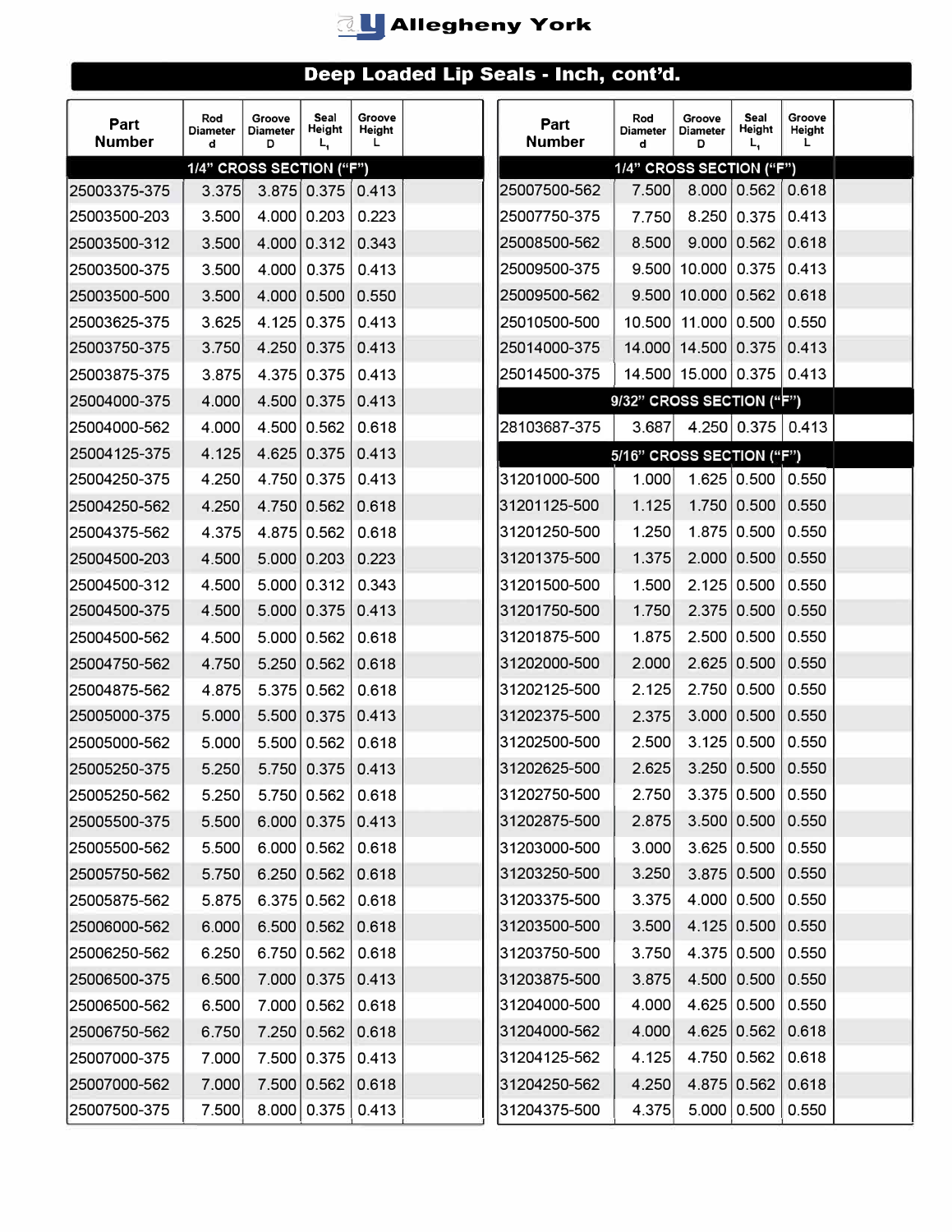

| Part<br><b>Number</b> | Rod<br><b>Diameter</b><br>d | Groove<br><b>Diameter</b><br>D | Seal<br>Height<br>L, | Groove<br>Height<br>L | Part<br><b>Number</b> | Rod<br><b>Diameter</b><br>d | Groove<br><b>Diameter</b><br>D | Seal<br>Height<br>L. | Groove<br>Height<br>L |  |
|-----------------------|-----------------------------|--------------------------------|----------------------|-----------------------|-----------------------|-----------------------------|--------------------------------|----------------------|-----------------------|--|
|                       | 5/16" CROSS SECTION ("F")   |                                |                      |                       |                       | 3/8" CROSS SECTION ("F")    |                                |                      |                       |  |
| 31204375-562          | 4.375                       |                                | 5.000 0.562 0.618    |                       | 37504750-500          | 4.750                       |                                | 5.500 0.500          | 0.550                 |  |
| l31204500-625         | 4.500                       | 5.125 0.625                    |                      | 0.688                 | 37504750-625          | 4.750                       |                                | 5.500 0.625          | 0.688                 |  |
| 31205375-625          | 5.375                       | 6.000   0.625                  |                      | 0.688                 | 37505000-500          | 5.000                       |                                | 5.750 0.500          | 0.550                 |  |
| 31206375-625          | 6.375                       | 7.000 0.625                    |                      | 0.688                 | 37505000-625          | 5.000                       |                                | 5.750 0.625          | 0.688                 |  |
| 31207500-625          | 7.500                       |                                | 8.125 0.625 0.688    |                       | 37505250-500          | 5.250                       |                                | 6.000   0.500        | 0.550                 |  |
|                       | 3/8" CROSS SECTION ("F")    |                                |                      |                       | 37505250-625          | 5.250                       |                                | 6.000   0.625        | 0.688                 |  |
| 37501250-625          | 1.250                       |                                | 2.000   0.625        | 0.688                 | 37505500-625          | 5.500                       |                                | 6.250 0.625          | 0.688                 |  |
| 37501312-437          | 1.312                       | $2.062$ 0.437                  |                      | 0.481                 | 37505625-625          | 5.625                       |                                | 6.375 0.625          | 0.688                 |  |
| 37501500-500          | 1.500                       | 2.250 0.500                    |                      | 0.550                 | 37505750-500          | 5.750                       | 6.500   0.500                  |                      | 0.550                 |  |
| 137501500-625         | 1.500                       | 2.250   0.625                  |                      | 0.688                 | 37505750-625          | 5.750                       |                                | 6.500 0.625          | 0.688                 |  |
| 37501750-500          | 1.750                       | 2.500   0.500                  |                      | 0.550                 | 37506000-625          | 6.000                       | 6.750 0.625                    |                      | 0.688                 |  |
| 37501875-625          | 1.875                       | 2.625 0.625                    |                      | 0.688                 | 37506250-500          | 6.250                       | 7.000 0.500                    |                      | 0.550                 |  |
| 37502000-500          | 2.000                       | 2.750 0.500                    |                      | 0.550                 | 37506250-625          | 6.250                       |                                | 7.000 0.625          | 0.688                 |  |
| 137502000-625         | 2.000                       | 2.750 0.625                    |                      | 0.688                 | 37506500-500          | 6.500                       | 7.250 0.500                    |                      | 0.550                 |  |
| 37502125-625          | 2.125                       | 2.875 0.625                    |                      | 0.688                 | 37506500-625          | 6.500                       | 7.250 0.625                    |                      | 0.688                 |  |
| 37502250-500          | 2.250                       | 3.000   0.500                  |                      | 0.550                 | 37506750-562          | 6.750                       | 7.500 0.562                    |                      | 0.618                 |  |
| 37502250-625          | 2.250                       |                                | 3.000   0.625        | 0.688                 | 37506750-625          | 6.750                       |                                | 7.500 0.625          | 0.688                 |  |
| 37502500-500          | 2.500                       | 3.250   0.500                  |                      | 0.550                 | 37507000-500          | 7.000                       |                                | 7.750 0.500          | 0.550                 |  |
| 37502500-625          | 2.500                       | 3.250 0.625                    |                      | 0.688                 | 37507000-625          | 7.000                       |                                | 7.750 0.625          | 0.688                 |  |
| 137502750-500         | 2.750                       | 3.500 0.500                    |                      | 0.550                 | 37507250-625          | 7.250                       | 8.000 0.625                    |                      | 0.688                 |  |
| 37502750-625          | 2.750                       | 3.500   0.625                  |                      | 0.688                 | 37507500-500          | 7.500                       | 8.250 0.500                    |                      | 0.550                 |  |
| 37503000-500          | 3.000                       |                                | 3.750 0.500          | 0.550                 | 37507500-625          | 7.500                       |                                | 8.250   0.625        | 0.688                 |  |
| 37503000-625          | 3.000                       | 3.750 0.625                    |                      | 0.688                 | 37507750-500          | 7.750                       |                                | 8.500 0.500          | 0.550                 |  |
| 37503250-500          | 3.250                       |                                | 4.000 0.500 0.550    |                       | 37507750-625          |                             | 7.750 8.500 0.625 0.688        |                      |                       |  |
| 37503250-625          | 3.250                       |                                | 4.000 0.625          | 0.688                 | 37508000-500          | 8.000                       |                                | 8.750 0.500          | 0.550                 |  |
| 37503500-500          | 3.500                       |                                | 4.250   0.500        | 0.550                 | 37508000-625          | 8.000                       | 8.750 0.625                    |                      | 0.688                 |  |
| 37503500-625          | 3.500                       | 4.250 0.625                    |                      | 0.688                 | 37508250-500          | 8.250                       |                                | 9.000   0.500        | 0.550                 |  |
| 37503750-500          | 3.750                       |                                | 4.500 0.500          | 0.550                 | 37508250-625          | 8.250                       |                                | 9.000 0.625          | 0.688                 |  |
| 37503750-625          | 3.750                       |                                | 4.500 0.625          | 0.688                 | 37508750-625          | 8.750                       |                                | 9.500   0.625        | 0.688                 |  |
| 37504000-500          | 4.000                       |                                | 4.750 0.500          | 0.550                 | 37508750-750          | 8.750                       | 9.500   0.750                  |                      | 0.825                 |  |
| 37504000-625          | 4.000                       |                                | 4.750 0.625          | 0.688                 | 37509000-625          | 9.000                       |                                | 9.750   0.625        | 0.688                 |  |
| 37504250-500          | 4.250                       |                                | 5.000   0.500        | 0.550                 | 37509250-500          |                             | $9.250$ 10.000 0.500           |                      | 0.550                 |  |
| 37504250-625          | 4.250                       |                                | 5.000   0.625        | 0.688                 | 37509250-625          |                             | $9.250$ 10.000 0.625           |                      | 0.688                 |  |
| 37504375-625          | 4.375                       |                                | 5.125   0.625        | 0.688                 | 37509625-625          |                             | $9.625$ 10.375 0.625           |                      | 0.688                 |  |
| 37504500-500          | 4.500                       |                                | 5.250 0.500          | 0.550                 | 37509750-500          |                             | $9.750$ 10.500 0.500           |                      | 0.550                 |  |
| 37504500-625          | 4.500                       |                                | 5.250   0.625        | 0.688                 | 37509750-625          |                             | $9.750$ 10.500 0.625           |                      | 0.688                 |  |
| 37504625-625          | 4.625                       |                                | 5.375 0.625 0.688    |                       | 37510250-625          |                             | 10.250 11.000 0.625 0.688      |                      |                       |  |